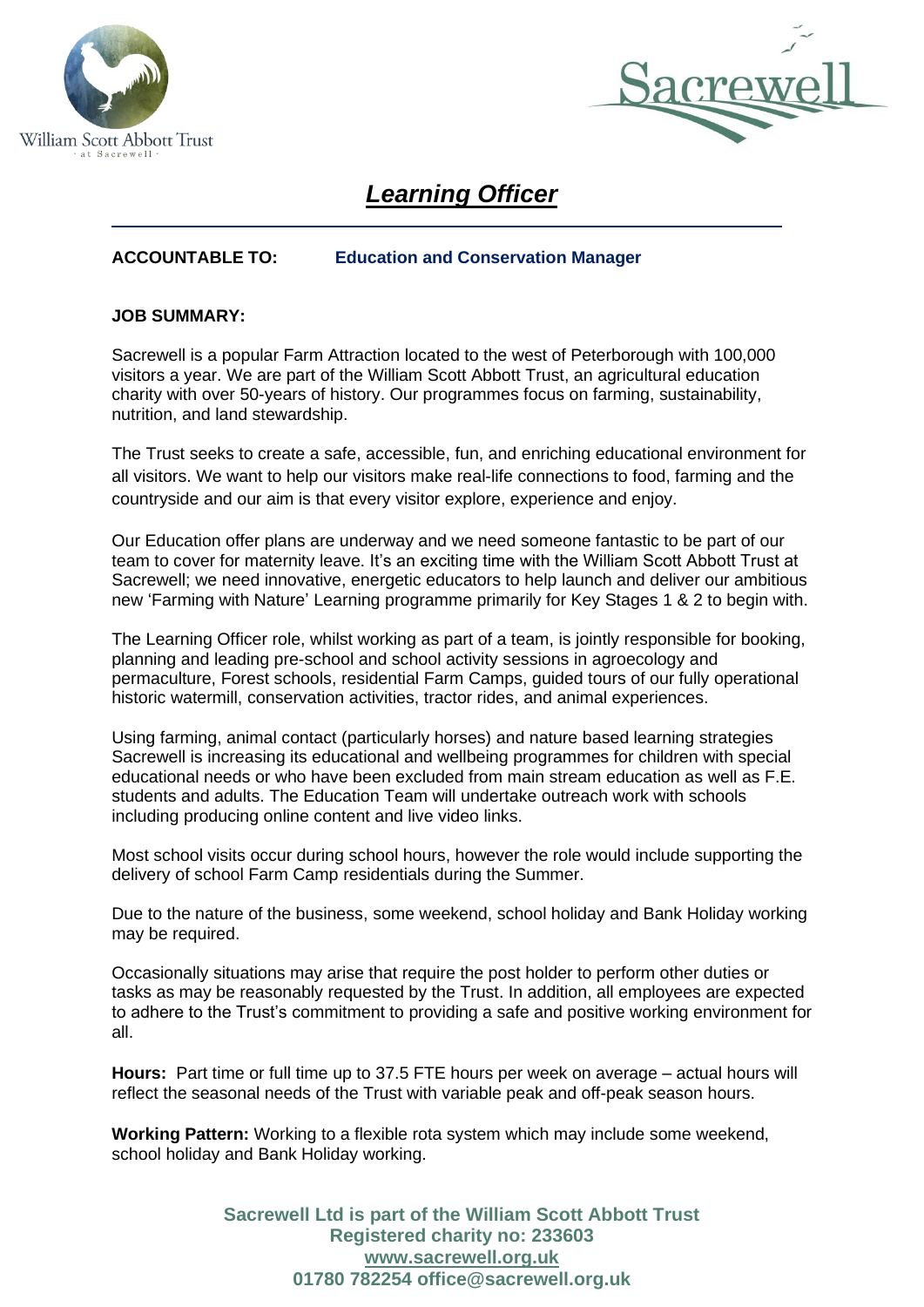



## **Key Responsibilities**

- Coordinating with members of the Education Team to promptly and effectively respond to enquiries from schools and other groups wishing to make a booking to visit Sacrewell.
- Plan and deliver high quality educational experiences for visiting schools and groups in accordance with agreed educational objectives.
- Proactively feedback improvement suggestions to key internal and external stakeholders on the design, delivery and launch of our new 'Farming with Nature' education programme.
- Support and deliver other educational activities across the farm as needed.
- Prepare, lead and deliver activities as part of our school residential Farm Camp experience
- Ensure prior to use, that all education related equipment/resources are fit for purpose and in a safe condition.
- Carry out all relevant duties and responsibilities in accordance with the WSAT BSI quality standard.
- Potential to carry out outreach work to schools either in person or via live video links

## **The Learning Officer will need to have:**

Essential experience

• Experience of delivering educational activities and engaging learners, whether in a mainstream or an informal setting

Desirable experience

- Experience of, or an interest in nature, the countryside, agriculture, animal husbandry, equine management, conservation, horticulture and/or the heritage and history of **Sacrewell**
- Understanding of the principles of safeguarding children and vulnerable adults, to ensure Sacrewell is a safe environment for all visitors. A clear enhanced DBS check is required for this role
- Experience of designing and planning educational activities
- Experience of delivering online learning activities
- Experience of delivering educational activities to learners of all ages with special educational needs
- Experience of delivering educational activities in an outdoor learning environment
- Experience of delivering educational activities involving the preparation of food and with a qualification in Food Health and Hygiene.
- Marketing experience
- Understanding of relevant health and safety issues and experience of carrying out risk assessments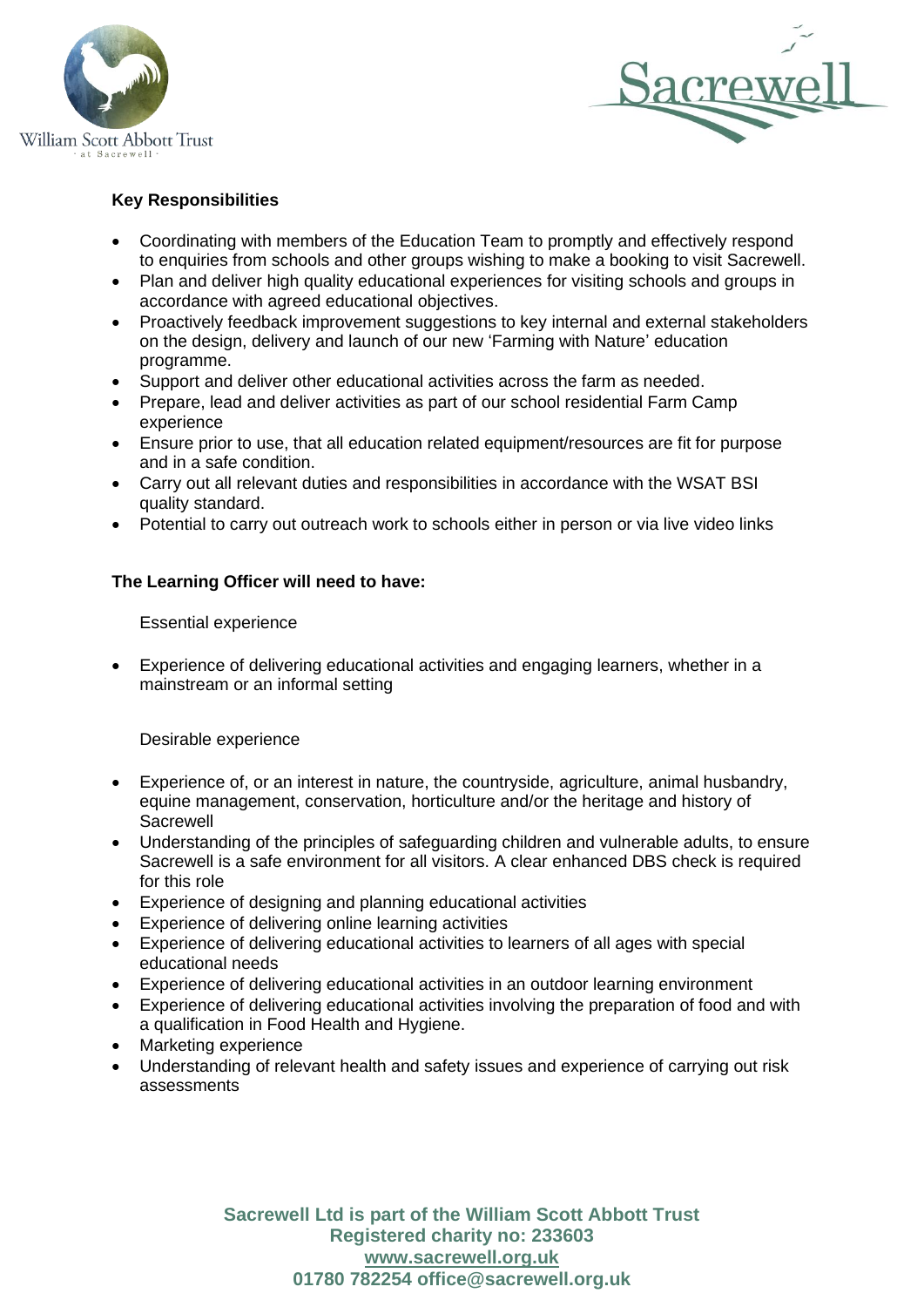



Skills and attributes

- The ability to adapt your delivery style to a diverse range of learners needs
- Good organisational, administrative and IT skills
- Excellent communication skills and the ability to engage positively with a wide range of colleagues, partners, learners, and communities
- An interest in continuing professional development

# **Scale and Scope of Role**

• Spend approval limit in line with the Approval Matrix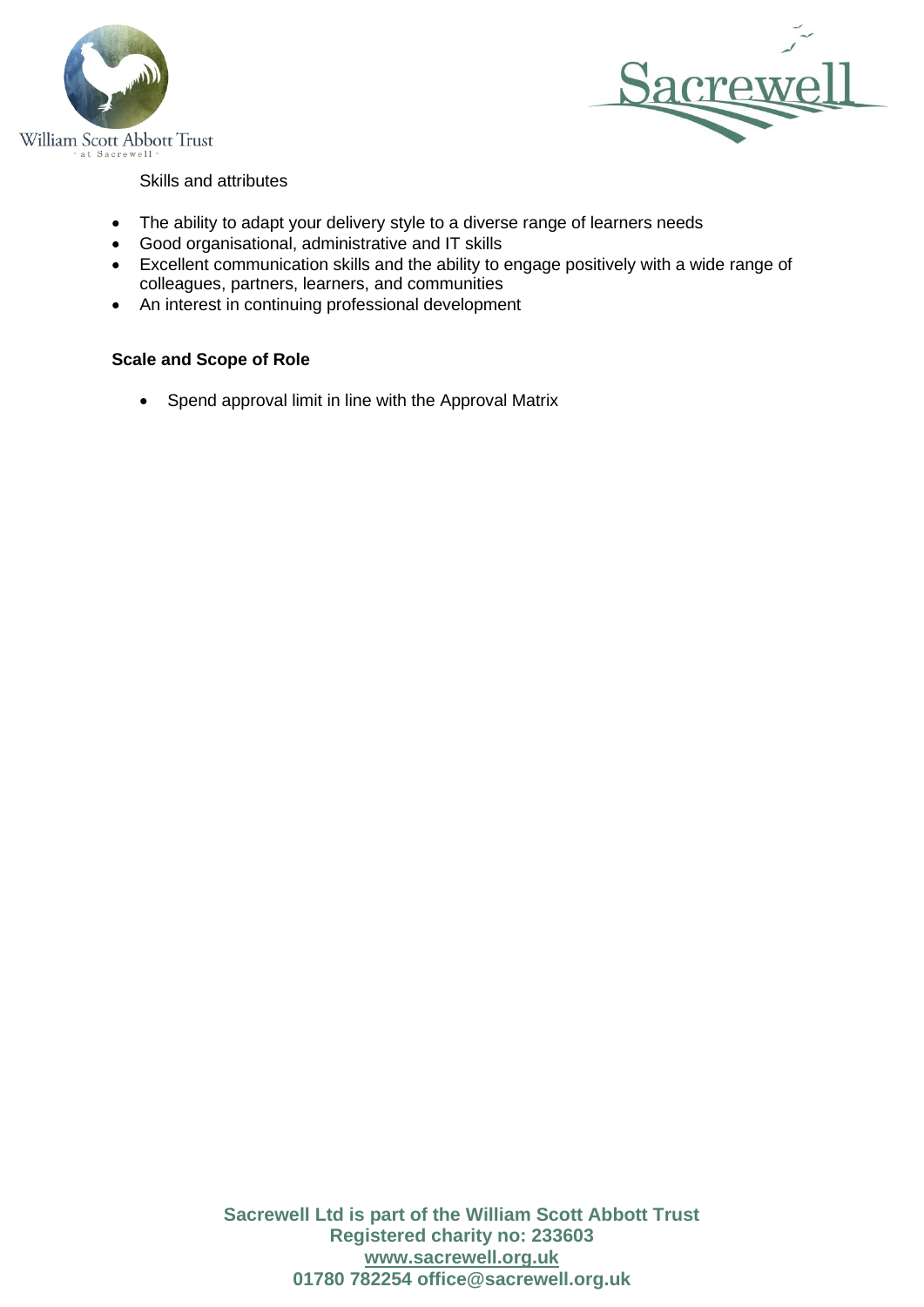



# **The William Scott Abbott Trust is a educational charity committed to connecting people to agriculture through a variety of experiences in a diverse historic landscape.**

Our vision is to create a thriving, innovative and enterprising agricultural and rural skills "centre of excellence". Our programmes will transform participants, relationships with food, forestry, fibre and farms.

Our mission is to inspire, nurture and promote sustainable agriculture. We will design and deliver authentic farming and outdoor experiences that nurture connections between familied, farms and food.

Our aim is to connect people of all ages and backgrounds to the science, heritage and practical art of agriculture and to illuminate the trail that leads from farm to plate and to facilitate that every visitor explore, experience and enjoy

## **The William Scott Abbott Trust and Sacrewell core values**

## **Think long term**

• We look after Sacrewell farm for the future. We're dynamic, far-sighted and ready to lead for the long term. We behave in a sustainable way, reducing our impact on the environment and spending wisely to make sure we have the financial security to look after special places forever. We keep things simple and are imaginative about finding better ways to do things.

## **Respect and cherish our land**

• We hold Sacrewell farm in the highest regard. We all value the role it has had and will continue to have in people's lives. We connect with the William Scott Abbott's ethos and desire to share our agricultural heritage with everyone. We celebrate the distinctiveness of Sacrewell keeping it honest and authentic, not uniform, fake or unloved. We are all ambassadors for the William Scott Abbott Trust, promoting the importance of our work and the experiences we offer at Sacrewell.

## **Inspire people – "can do attitude**

We inspire people to connect with agriculture. We're warm, welcoming and actively part of the communities around us. We encourage and listen to other people's views, needs and suggestions and we exceed people's expectations with our positive 'cando' attitude. We thrive by involving people in what we do, inspiring them to share our passion for Sacrewell.

## **Share our common purpose – Teamwork**

• We work together to look after Sacrewell. We trust and empower each other to make the right decisions, working collaboratively and at pace. We build effective relationships, learning from each other and promoting simplicity, fairness, innovation and learning. As we work towards achieving our common purpose we're clear on what we're accountable for, making decisions within agreed frameworks.